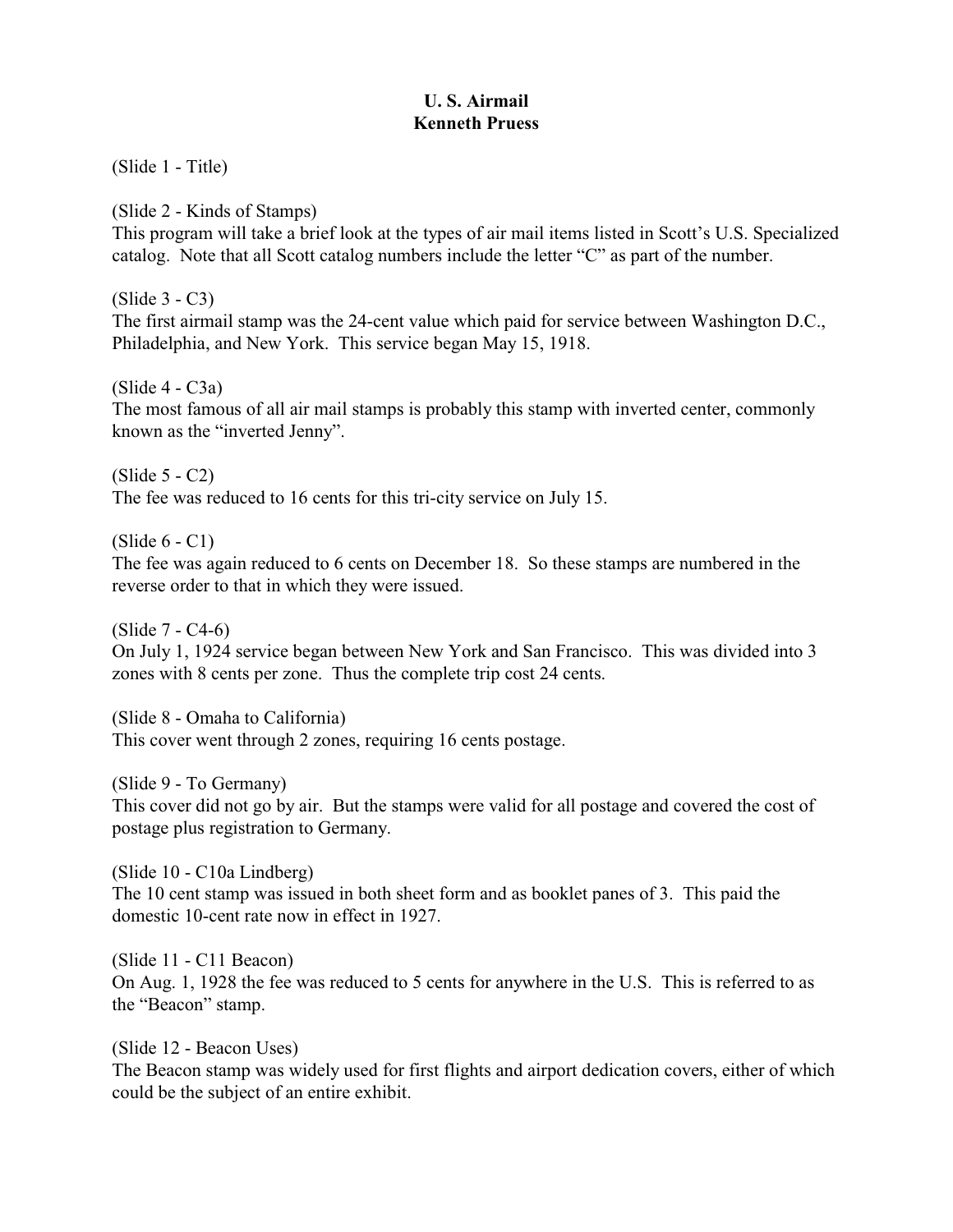(Slide 13 - C13-15 Zeppelins)

Another famous set is the Zeppelins which were issued for the first Europe-PanAmerica round trip flight. They were on sale for less than 3 months.

(Slide 14 - Zep Cover) Each leg of a trip cost 65 cents. Here we have a round trip which had 4 legs and thus required \$2.60 postage.

(Slide 15 - Baby Zep) The so-called 50-cent "Baby Zep" was issued as part of the Chicago Century of Progress Exposition in 1933. The Zeppelin Company got 42½ cents for each stamp used on covers flown by them.

(Slide 16 - Airport Dedication)

Here is another airport dedication cover. It was not required that airmail stamps be used and perhaps the Red Cloud, Nebraska did not have airmail stamps since prior to this date they had no direct airmail service.

(Slide 17 - CE1-2)

Special stamps were used for a short time to pay the combination of airmail plus special delivery fees for maximum speed in delivery. These were in use for only a few years.

(Slide 18 - CE2 First Day) Here is a First Day cover of CE2 with a famous Dorothy Knapp hand-painted cachet.

(Slide 19 - Buffalo Balloon) Listed by Scott as a semi-official stamp, this 1877 balloon flight didn't go very far.

(Slide 20 - Balloon Cover) This is the only known copy of the stamp used on a cover. Note that it also required U.S. postage to get it to it's final destination.

(Slide 21 - Vin Fiz)

The only other listed semi-official airmail stamp actually did carry mail. Vin Fiz was a popular soft drink in 1911 and gained some publicity with this stamp. Only 1 copy is known on cover.

(Slide 22 - Vin Fiz Use) But about 8 post cards are known which used the stamp.

(Slide 23 - RF Overprint)

With a catalog number prefix of RM, airmail stamps were overprinted with a handstamp for use by French Naval personnel on mail to the U.S. or Canada.

(Slide 24 - RF Overprint)

Quite a few varieties of this overprint are known. These stamps should be collected only if used on cover. Mint copies exist but most may not be genuine.